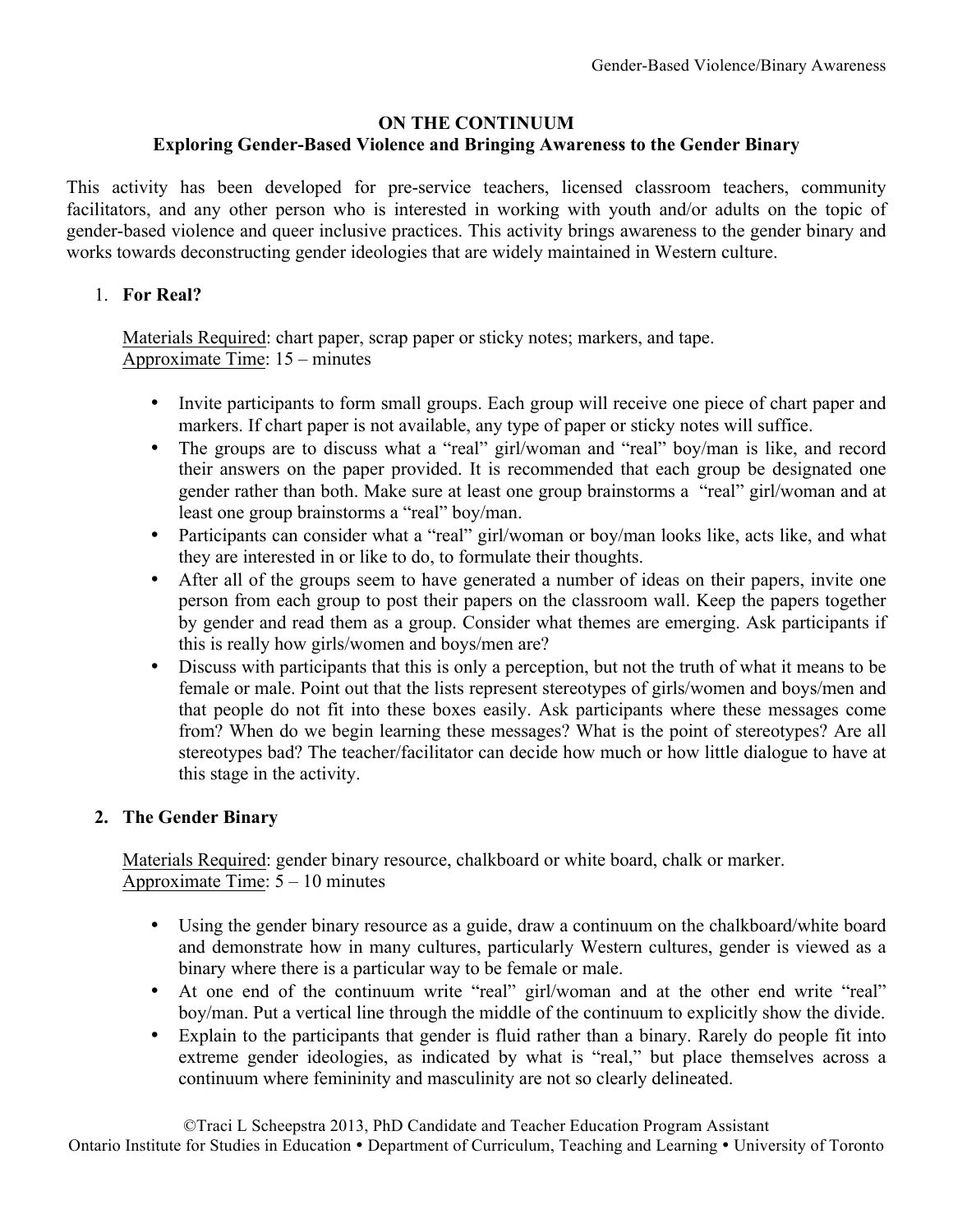### 3. **On the Continuum**

Materials Required: envelope containing photos and two cards ("real" girl/woman and "real" boy/man written on each card).

Approximate Time:  $20 - 25$  minutes

- Participants can continue to work in their small groups. Each group will receive an envelope containing photos of people. These photos represent diversity in a number of ways such as gender, age, race, religion, and ability. Invite the participants to become familiar with the photos. The envelopes also contain two cards with "real" girl/woman written on one, and "real" boy/man written on the other.
- Using a table or the floor, groups are to put the cards with "real" girl/woman and "real" boy/man at opposite ends of their work area, with the open space in between acting as a continuum. The participants are to work together and place the photos on the continuum wherever they deem appropriate. They are to consider why they are placing the photos where they are. Groups can also choose not to place a photo on the continuum, but they must justify this choice. Once all of the groups have placed their photos on (or off) the continuum, a discussion about the process can take place. Time can also be allotted for participants to walk around and look at how other groups have placed their photos.
- Possible Discussion Questions:
	- $\triangleright$  Was there a particular way the groups chose to do this activity?
	- $\triangleright$  What photos were easy to place? Why?
	- $\triangleright$  What photos were difficult to place? Why?
	- $\triangleright$  What photos were not placed on the continuum? Why not?
	- $\triangleright$  Who in the photos is most at risk of being harmed physically, verbally, and/or emotionally? Why?
	- $\triangleright$  What words might people be called who do not seem to "fit in" to the idea of what it means to be a "real" girl/woman or a "real" boy/man?
	- $\triangleright$  What are other ways people might be harmed?
	- $\triangleright$  What negative words might be used towards girls/women who fit in to, or are near to, the "real" end of the continuum? Why do you think this happens?
	- $\triangleright$  What negative words might be used towards boys/men who fit in to, or are near to, the "real" end of the continuum? Are they comparable to the names girls/women are given? Why is it different? IMPORTANT: negative words and put-downs are regarding all things feminine.
- It is also recommended, during this lesson or in a future lesson that participants engage in a discussion of OPPRESSION. The following points can be used as a springboard:
	- $\triangleright$  Beliefs and Attitudes: bias, stereotyping, and prejudice
	- $\triangleright$  Behaviours and Actions: discrimination

#### **4. The Pyramid of Power**

Materials Required: envelope containing photos. Approximate Time: 15 – minutes